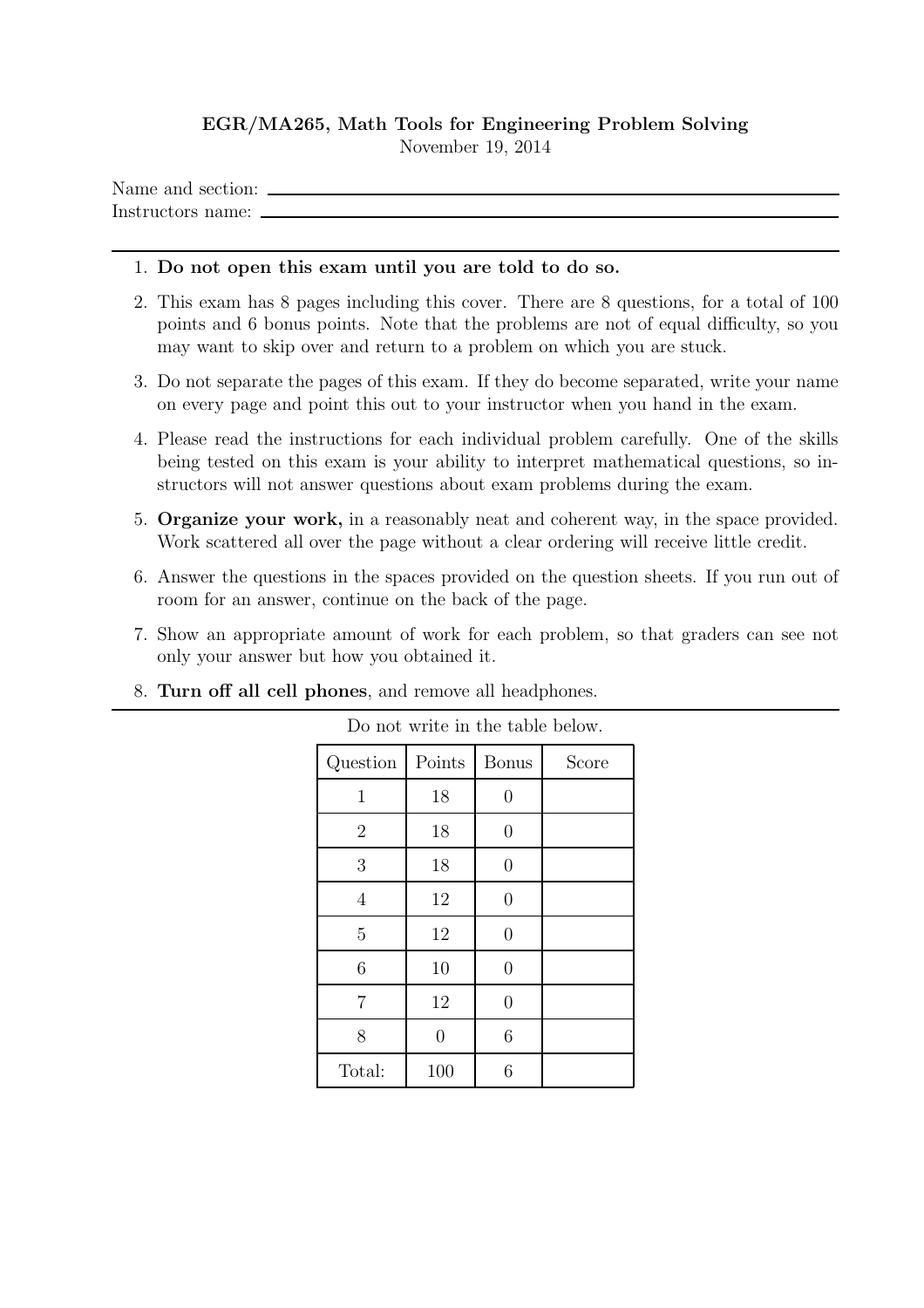1. (a) [9 points] Let  $h(x, y, z) = (x^2 - 1)y^2 \sin(z)$ . Find its third order partial derivative  $h_{xyz}$ .

(b) [9 points] Let  $f(x, y) = \sin(xy + x^2)$ . Find its partial derivatives  $f_x$ ,  $f_y$ , and  $f_{yy}$ .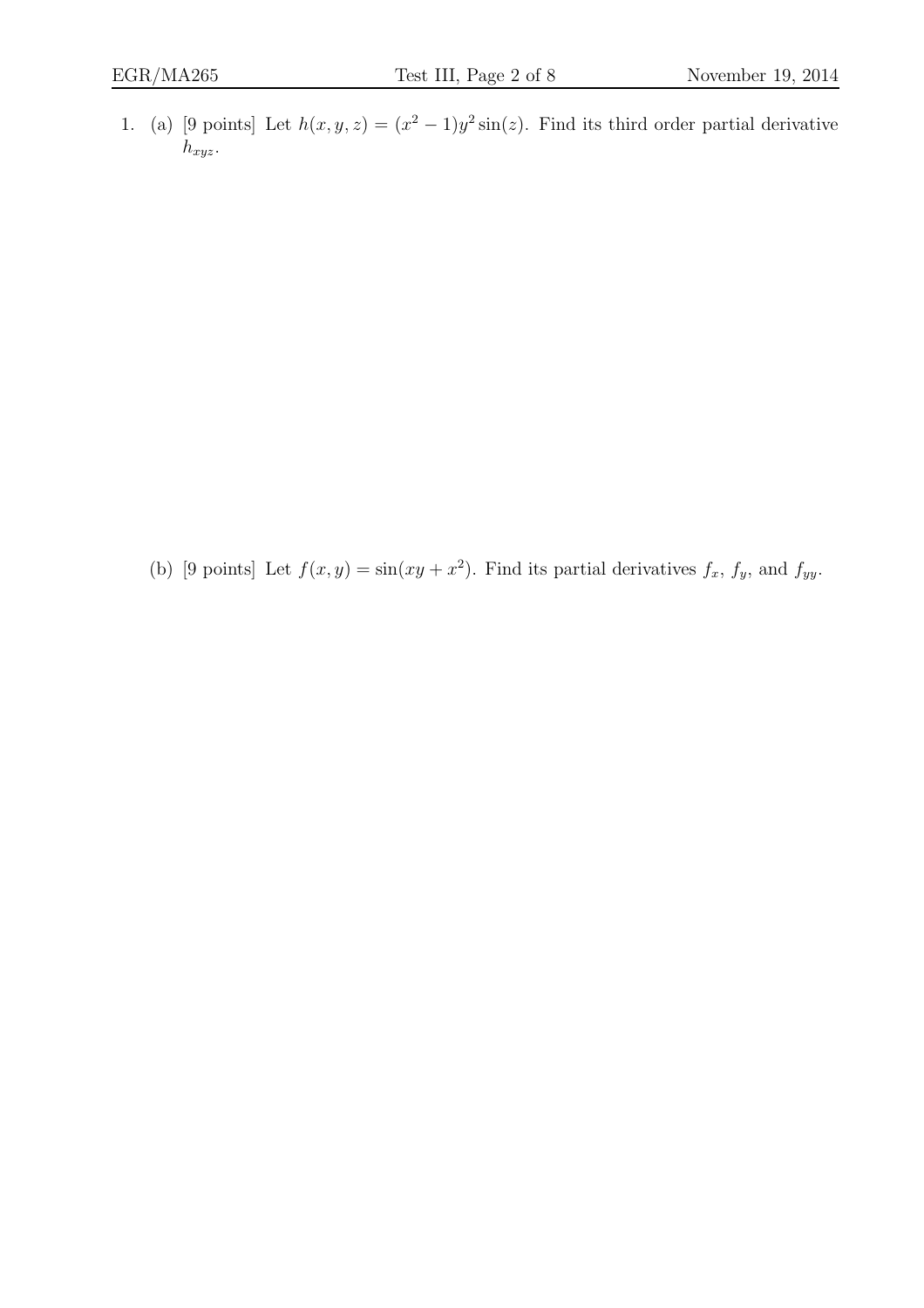2. (a) [9 points] For the function  $g(x, y) = 2\sqrt{2x - y}$ , find a unit vector in the direction of steepest ascent at the point  $P(2, 3)$ . Also, find the rate of ascent in this direction.

(b) [9 points] Find the directional derivative of  $g(x, y)$  at  $P(2, 3)$  in the direction of  $6i - 8j$ .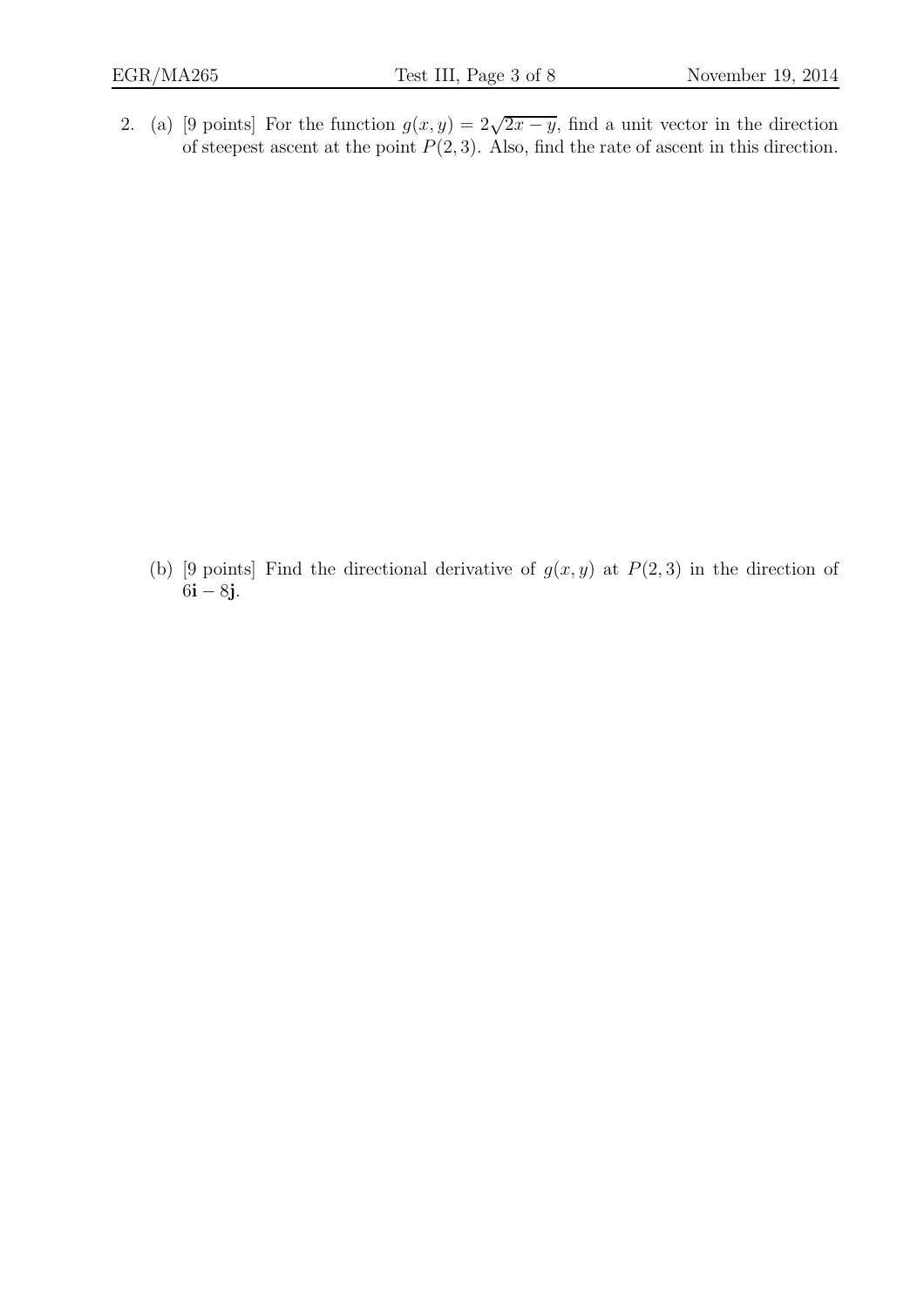3. (a) [12 points] Find an equation for the tangent plane to the graph of  $z = (x - y)^2 - 2x$ at the point  $(2, 1, -3)$ .

(b) [6 points] Find parametric equations for the normal line of  $z = (x - y)^2 - 2x$  at the point  $(2, 1, -3)$ .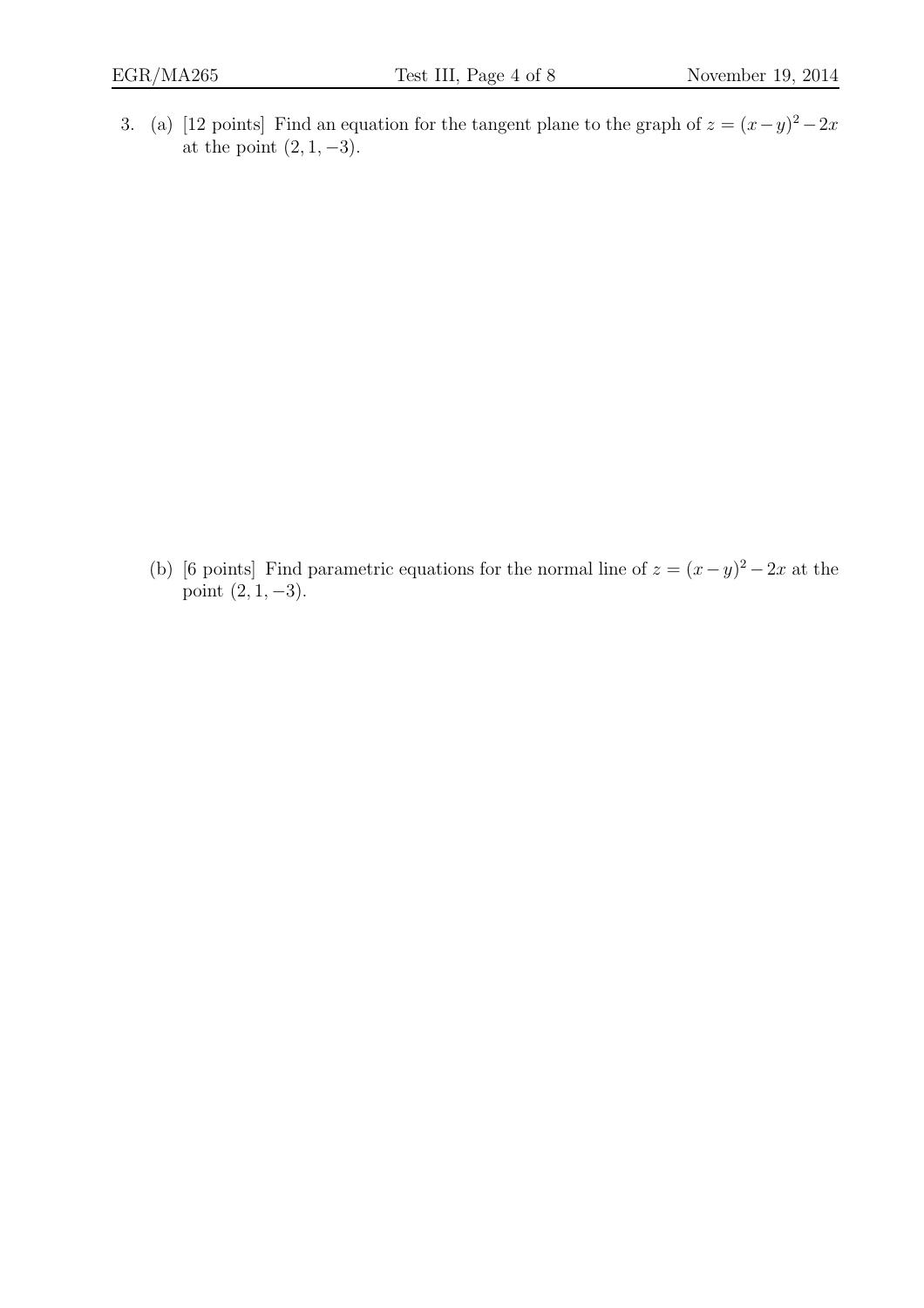4. [12 points] Evaluate  $\int_C y ds$ , where C is the graph of the function  $x = y^2$ ,  $0 \le y \le 1$ .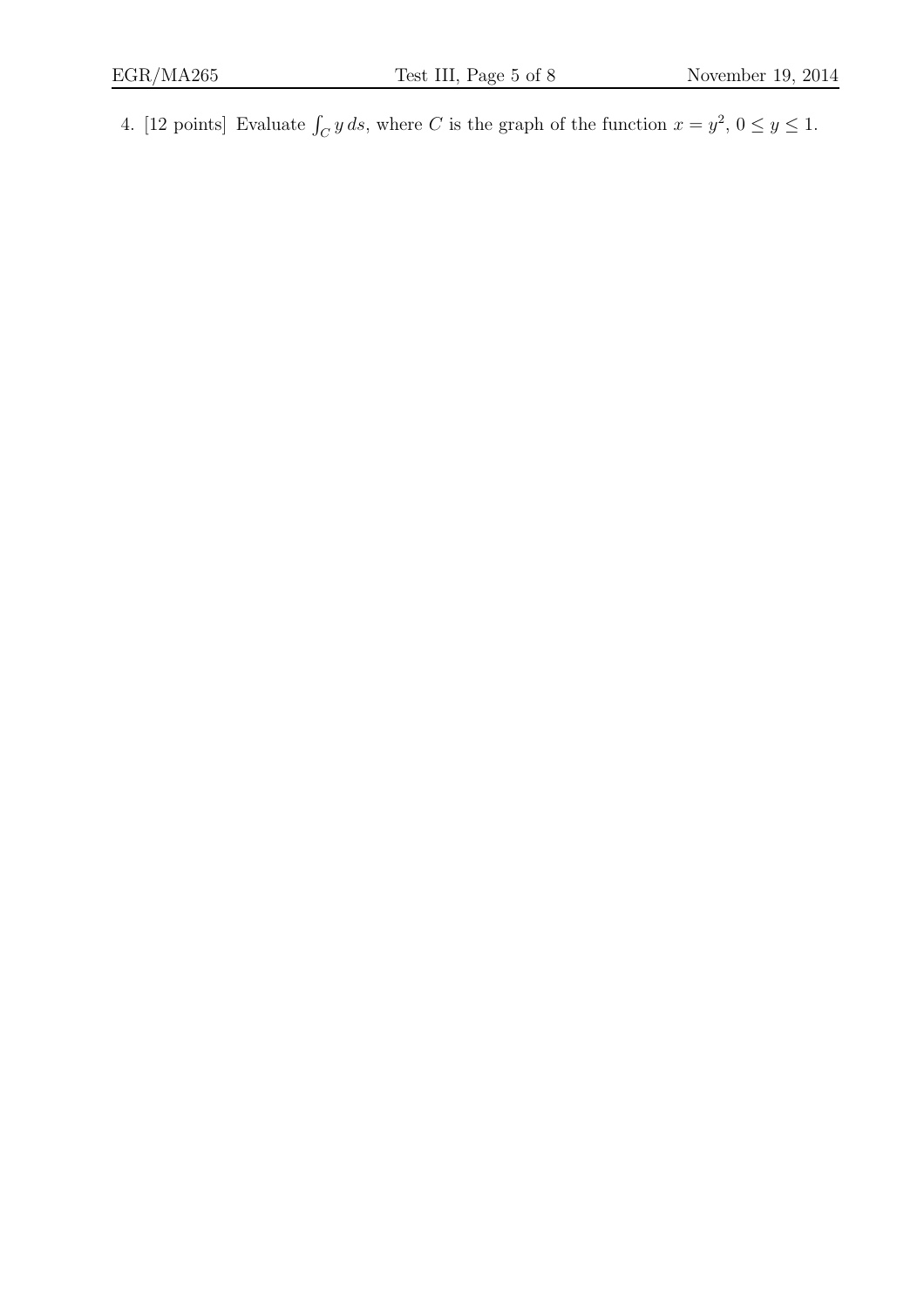5. [12 points] Find the work done by the force field

$$
F(x, y) = e^x \mathbf{i} + (x + y^2) \mathbf{j}
$$

along the curve traced by  $x = \sin(t)$ ,  $y = 2t$ ,  $0 \le t \le \frac{\pi}{2}$ .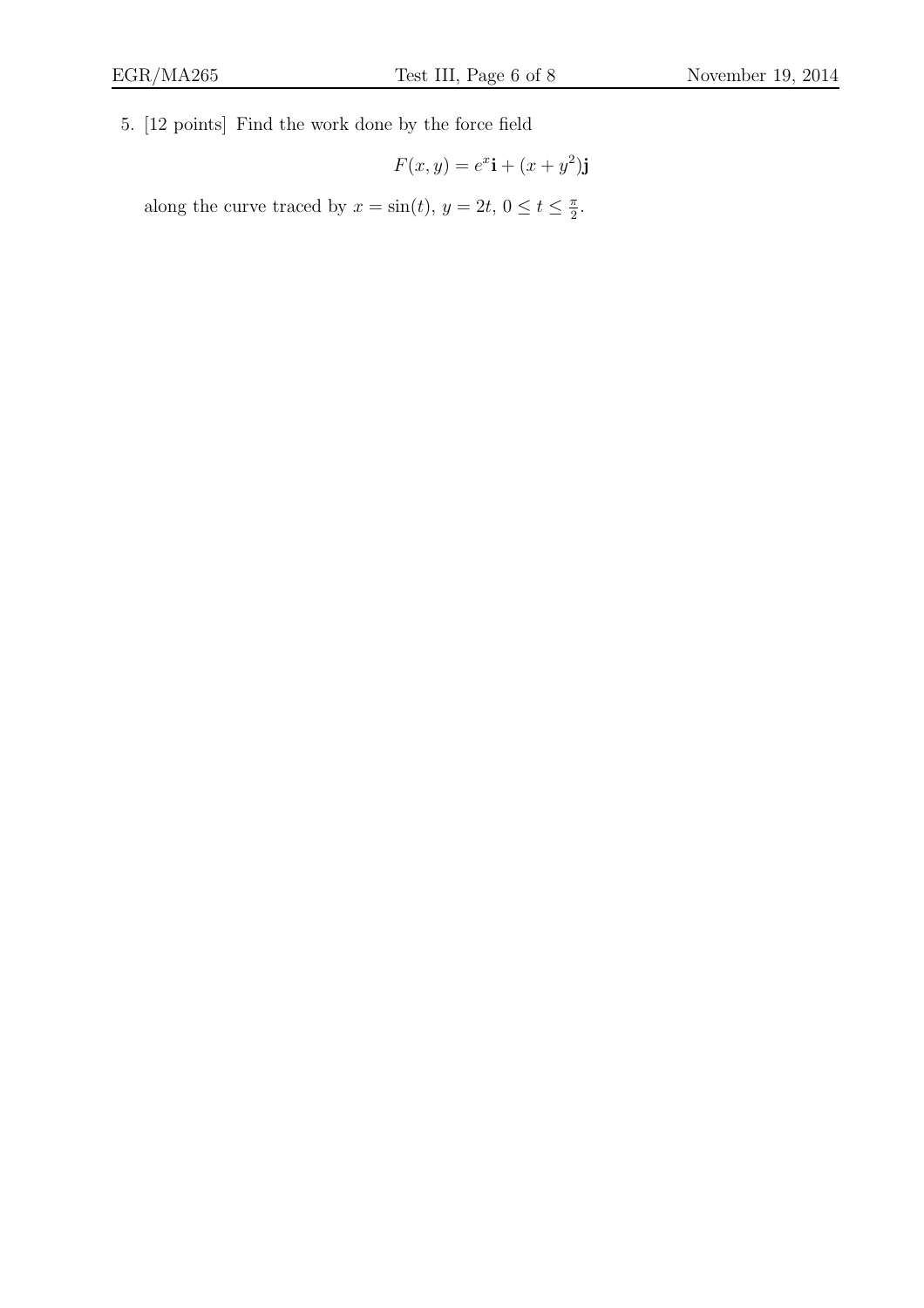- 6. Determine for each of the following force fields if it is conservative.
	- (a) [5 points]  $F(x, y) = (5 2xy) \mathbf{i} + (3x^2 y^2) \mathbf{j}$
	- (b) [5 points]  $F(x, y) = (2ye^x e^y) \mathbf{i} + (2e^x xe^y) \mathbf{j}$

7. [12 points] For the conservative force field  $F(x, y)$  from Problem 6 find a potential  $\phi(x, y)$ and calculate the work done by this force field along the curve traced by the vector function  $\mathbf{r}(t) = t^3 \mathbf{i} + \sqrt{1+3t^2} \mathbf{j}, 0 \le t \le 1.$